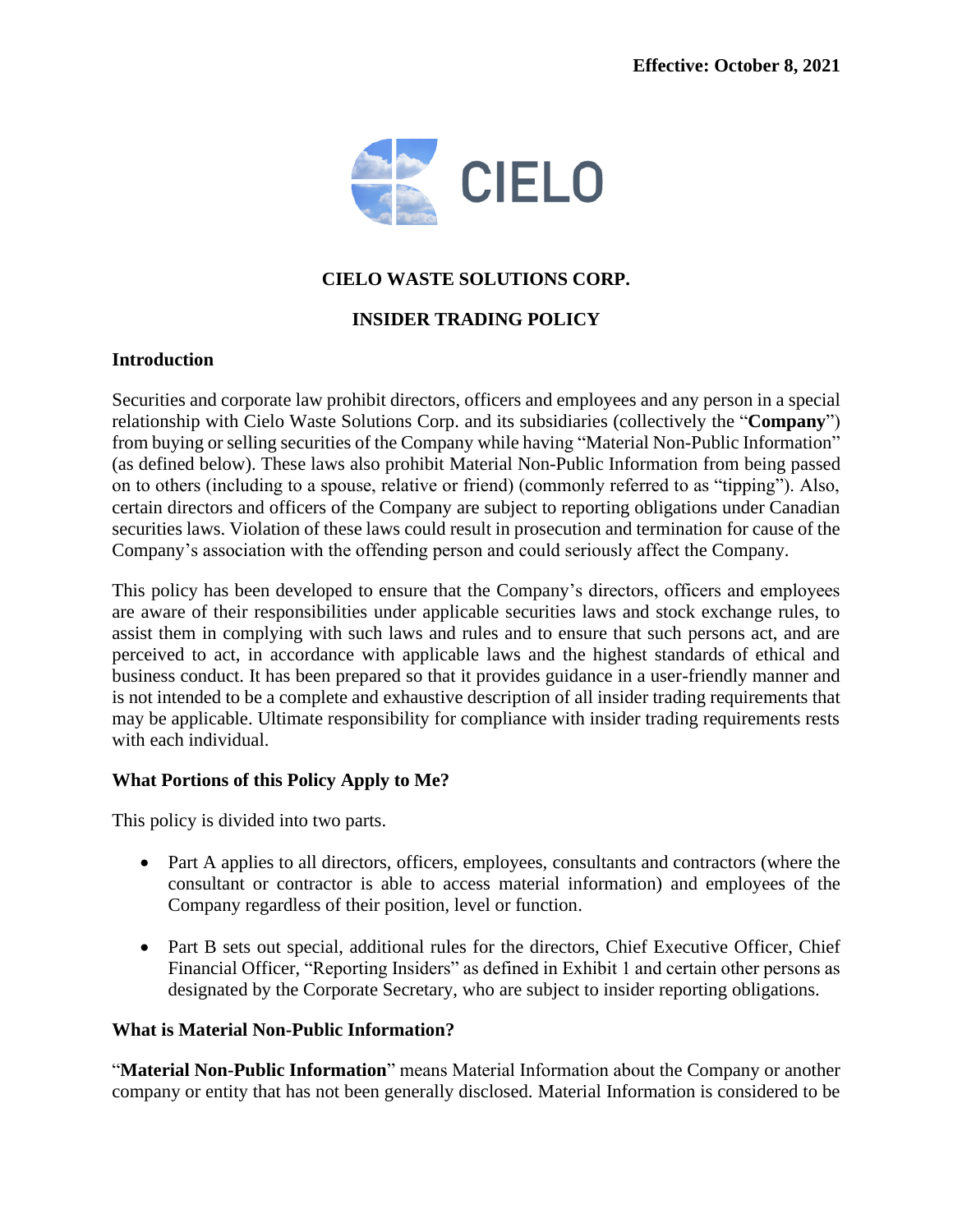generally disclosed when it has been publicly disclosed in a manner calculated to effectively reach the marketplace and public investors have been given a reasonable amount of time to analyze the information. Material information is considered to be generally disclosed when it has been released through press release by the Company.

# "**Material Information**" may be either:

- (a) A "**material fact**", being a fact in relation to the Company or another company or entity that would reasonably be expected to have a significant effect, either favourably or unfavourably, on the market price or value of its securities; or
- (b) a "**material change**", being either a change in the business, operations or capital of the Company or another company or entity that would reasonably be expected to have a significant effect, either favourably or unfavourably, on the market price or value of its securities, or a decision to implement such a change has been made.

Information will also generally be considered to be Material Information if a reasonable investor would consider it to be important in deciding whether to buy, sell or hold securities of the Company or another company or entity, as applicable. It is not always clear what information is material, and as a result, care should be taken with all information relating to the Company, and when in doubt, directors, officers and employees should always consult the Company's Corporate Secretary or in circumstances where the Corporate Secretary is not accessible, the Chief Financial Officer. Please refer to Exhibit 2 for examples of types of events or information that could be considered material.

# **How is this Policy Enforced?**

The Company will remind directors, officers and employees of the provisions of this policy and its importance periodically, at least once per year and in certain cases more frequently. The Company will require any such persons to certify personally in writing that he or she has reviewed this policy, sought clarification concerning any questions, and will going forward and in the period since their prior certification has complied with this policy. All directors, officers and employees shall participate from time to time, as the Corporate Secretary determines to be necessary, in training sessions to help ensure that they understand the terms of this policy.

# **What are the Consequences of Non-Compliance?**

Violations of this Company policy can be a violation of securities laws and/or result in extreme embarrassment to the Company. If the Company discovers a violation of securities laws, it may refer the matter to the appropriate regulatory authorities. In addition, disciplinary action may be brought against anyone who violates the policy which could result in termination for cause of employment or position.

The prohibitions against insider trading and tipping under applicable securities laws can be enforced through a wide range of penalties, including:

• fines and penalties, including criminal penalties;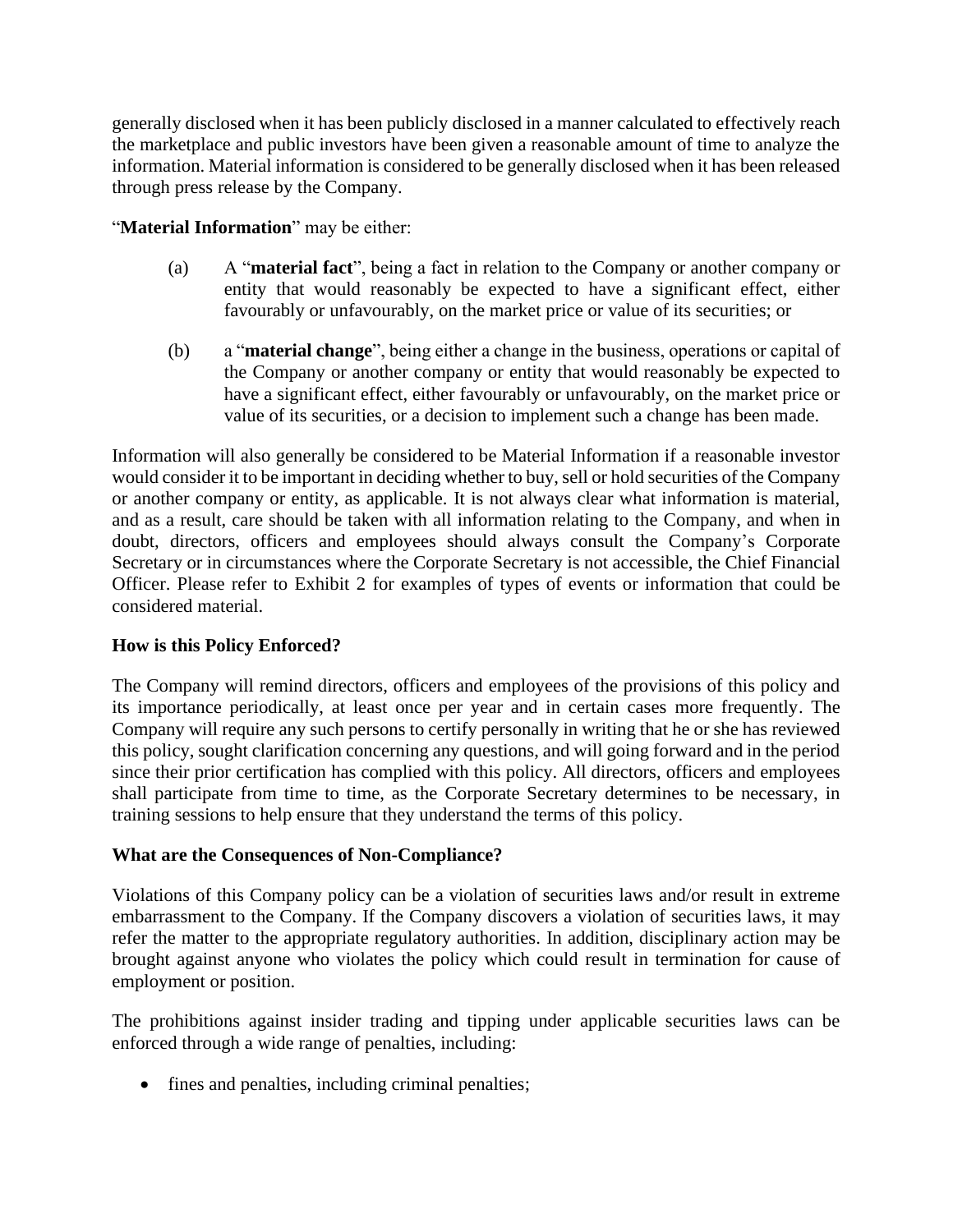- civil actions for damages by persons who bought or sold securities of the Company;
- an accounting to the Company for any benefit or advantage received; and
- administrative sanctions by securities commissions, such as cease trade orders and removal of exemptions.

Late filing of insider reports gives rise to penalties in certain provinces of Canada. Fees for late filing of insider reports vary from jurisdiction to jurisdiction, and currently can be as high as \$100 for each calendar day that the insider report is late subject to a maximum of \$5,000 within any one year.

Questions regarding this policy should be directed to the Company's Chief Financial Officer or Corporate Secretary.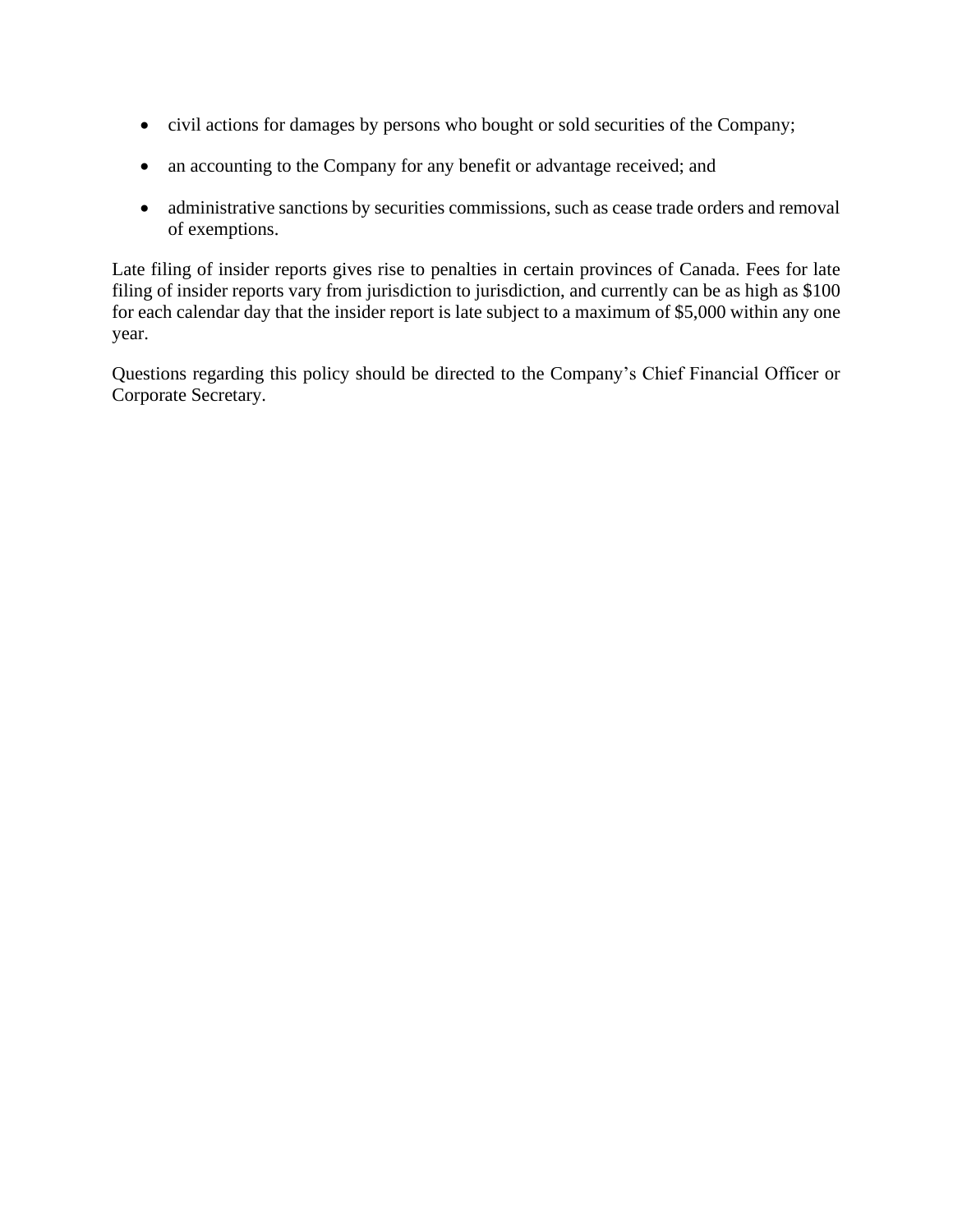# **PART A**

# **RESTRICTIONS ON TRADING AND TIPPING**

Part A applies to all directors, officers, employees, consultants and contractors (where the consultant or contractor is able to access material information) of the Company regardless of their position, level or function. If a trade in securities becomes the subject of scrutiny for any reason, all trades will be viewed after-the-fact with the benefit of hindsight. Before engaging in any trade, you should carefully consider how the trade may be construed with the benefit of hindsight.

# **Rules**

- A1. *No trading while in possession of Material Non-Public Information* Anyone having knowledge of Material Non-Public Information respecting:
	- (a) the Company is prohibited from trading in securities of the Company; or
	- (b) any public company or entity which the Company proposes to acquire or merge with or with which the Company regularly does business (in each case, an "**Other Entity**") is prohibited from trading in securities of the Other Entity,

for a period ending one full business day after the day the Material Information has been generally disclosed to the public.

- A2. *No tipping of Material Non-Public Information to anyone* Anyone having knowledge of Material Non-Public Information respecting:
	- (a) the Company; or
	- (b) an Other Entity,

is prohibited from informing anyone (including spouses, relatives and friends) of such Material Non-Public Information, except in the necessary course of business, for a period ending one full business day after the day the Material Information has been disclosed to the public. What constitutes disclosure in the "necessary course of business" is limited. Exhibit 3 sets out examples of the kinds of disclosure which may be considered to be in the necessary course of business.

- A3. *No short-term speculative trading in Company securities* Purchases of Company securities should be for investment purposes only and not short-term speculation. Therefore, employees should not buy Company securities with the intention of reselling them within a short timeframe or sold with an intention of buying Company securities within a short timeframe. However, this rule does not apply to the sale of Company securities shortly after they were acquired pursuant to the exercise of stock options or vesting of awards granted under any Company long term incentive plan.
- A4. *No short sales of Company securities* The sale of Company securities which are not owned or fully paid for at the time of sale is prohibited. However, this rule does not apply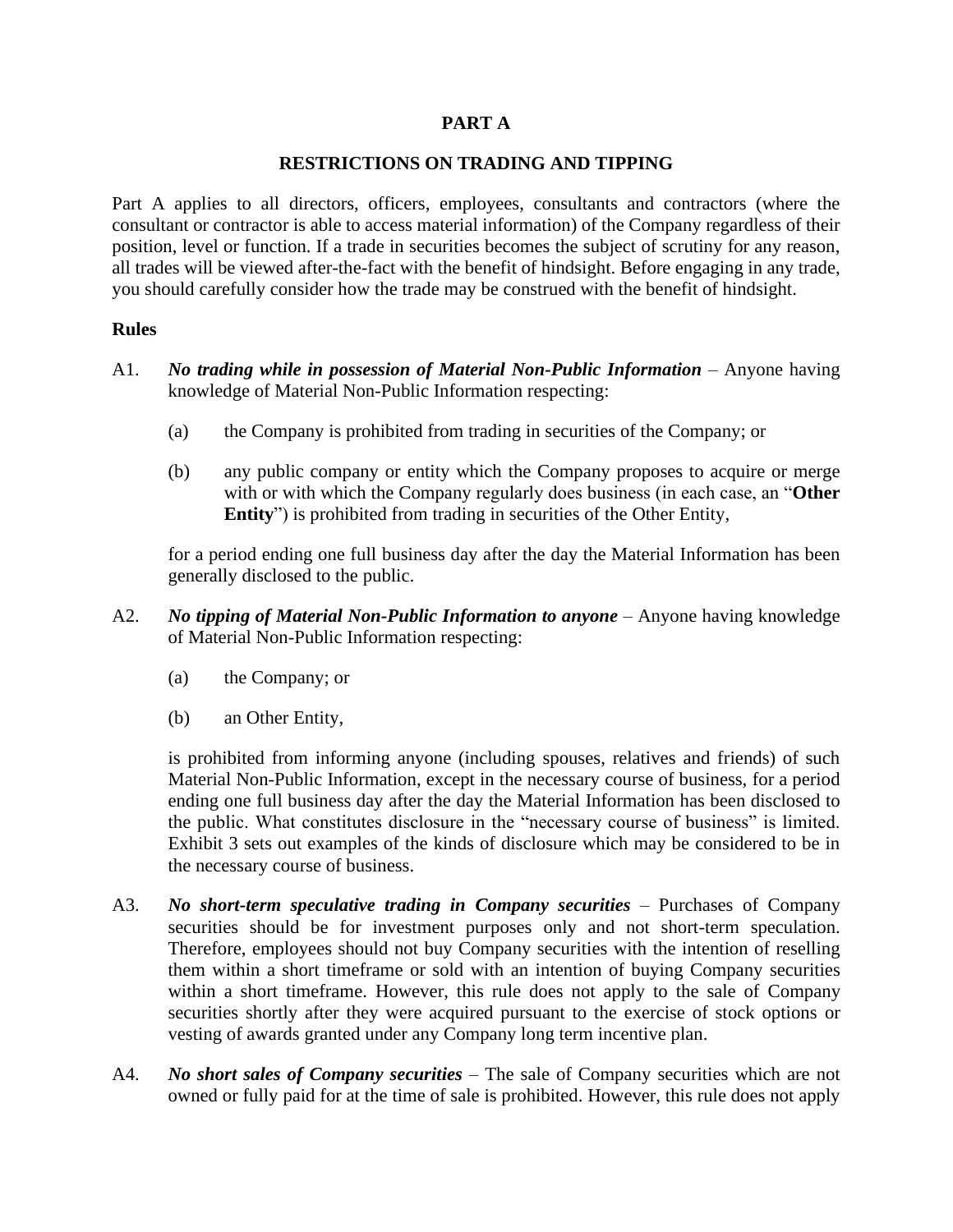to employees where the sale occurs in connection with the exercise of a stock option granted under any Company long term incentive plan and the number of securities acquired on such exercise equals or exceeds the number of securities sold.

- A5. *Prohibitions on "calls" and "puts" of Company securities* **–** Certain trading in options to acquire or sell Company securities is prohibited. The sale of a "call" on Company securities (i.e. giving someone else the right to buy Company securities at a pre-established price on a later date) or the buying a "put" on Company securities (i.e. acquiring the right to sell Company securities to someone else at a pre-established price on a later date) is prohibited.
- A6. *Avoid holding Company securities in margin accounts* Securities held in a margin account with a broker may be sold without the account-holder's consent in the event of a margin call. Employees should take steps to avoid the risk that a margin call results in the sale of Company securities at a time when an individual has knowledge of Material Non-Public Information or is otherwise prohibited from trading. Executive officers and directors should not hold Company securities in a broker account in which there is an outstanding margin loan.
- A7. *No fraudulent trading or market manipulation respecting Company securities* It is prohibited to directly or indirectly engage or participate in any act, transaction, trading method or other practice, or course of conduct that an individual knows or ought reasonably to know: (i) results in or contributes to a misleading appearance of trading activity in, or on an artificial price for, Company securities; or (ii) perpetrates a fraud on any person or company.
- A8. *Blackout periods* To protect employees and the Company, certain periods when employees are prohibited to trade in Company securities are designated, generally close to times that financial results will be released. Trading is prohibited in the following "blackout" periods:
	- (a) *Quarterly* during the period commencing with the first day of the second month in each new financial quarter and ending on the second full business day after the release of the previous quarter's financial results. The Corporate Secretary may send a notice to directors, officer and employees when the quarterly blackout period commences;
	- (b) *Annual* during the period commencing on the  $45<sup>th</sup>$  day after fiscal year-end and ending on the second full business day after the release of the annual financial results. The Corporate Secretary may send a notice to directors, officer and employees when the annual blackout period commences; and
	- (c) *Special* after the receipt of a notice from the Corporate Secretary of an instruction not to trade until further notice is given. Note that the fact that a special blackout period is in effect may itself constitute Material Information or information that may lead to rumours and must be kept confidential.
- A9. *Transactions in related financial instruments* Not only do the above rules apply to common shares of the Company ("**common shares**") and other securities of the Company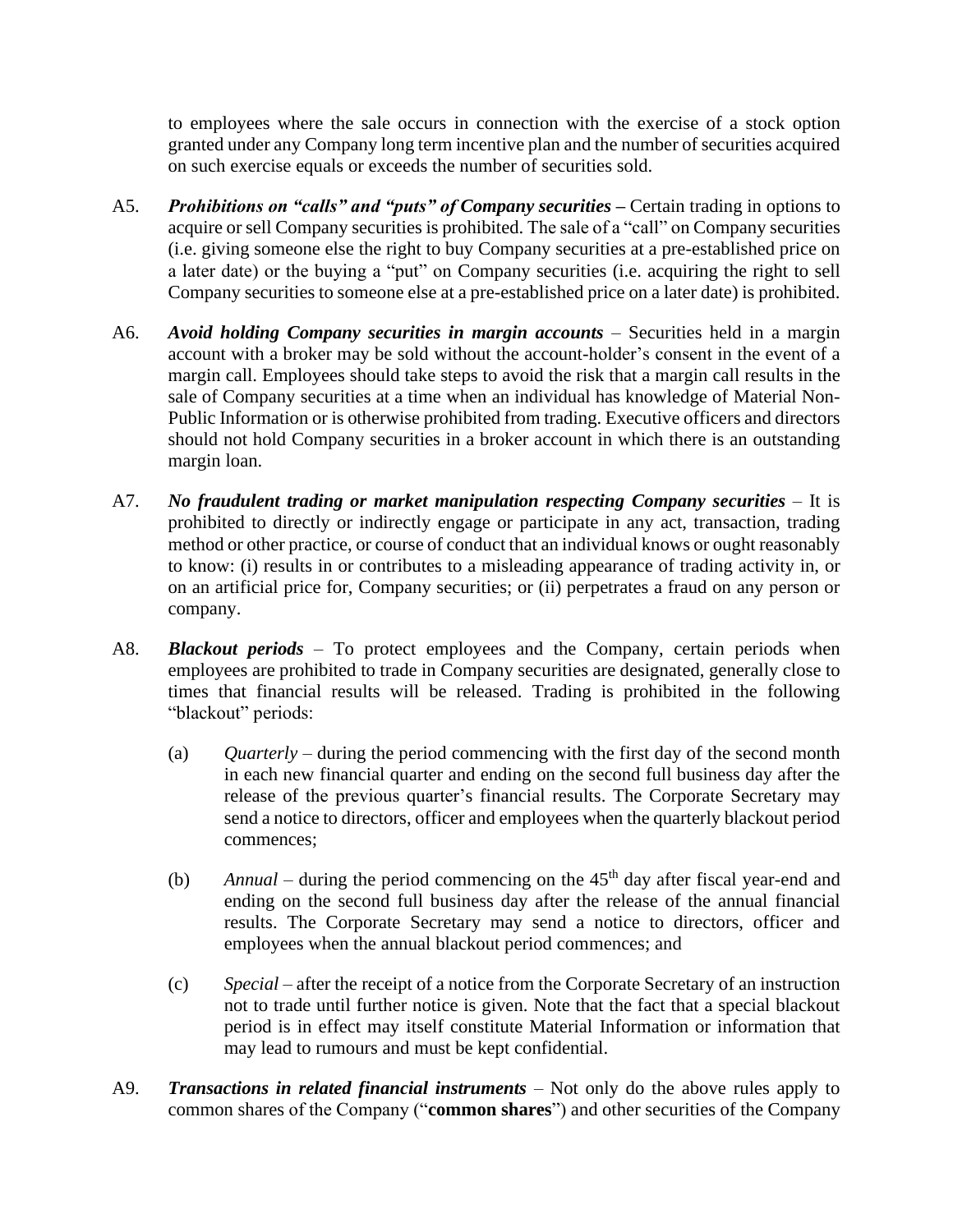(or in some cases another public company or entity as noted above), but Rules A1, A6, A7 and A8 also apply to options to purchase Company securities and other derivatives

A10. *Approvals for trades in Company securities and derivatives* – Insiders (as defined in Exhibit 1) are required to seek the approval of the Corporate Secretary, or in the absence of the Corporate Secretary, the Chief Financial Officer, by submission of a Notice of Intention to Trade in Securities in the form attached as Exhibit 4, before trading Company securities or acquiring, disposing of, entering into, modifying or terminating a Related Financial Instrument (as defined below). The Corporate Secretary should not trade Company securities or acquire, dispose of, enter into, modify or terminate a Related Financial Instrument without the approval of the Chief Executive Officer and Chief Financial Officer, also by authorization under a Notice of Intention to Trade in Securities.

# "**Related Financial Instrument**" means:

- (a) an instrument, agreement or security the value, market price or payment obligations of which are derived from, referenced to or based on the value, market price or payment obligations of a security of the Company;
- (b) any other instrument, agreement or understanding that affects, directly or indirectly, a person's economic interest in a security of the Company; and
- (c) any agreement, arrangement or understanding which affects the extent to which the person's economic or financial interests are aligned with those of the Company.

# **Exceptions**

- 1. The automatic acquisition of common shares pursuant to any Company share purchase plan is exempt from rules A1, A8 and A10 (provided that in respect of A10, at the time of enrolment in the plan or the delivery of instructions to change the contribution levels of a participant in such a plan or to suspend, recommence or make "catch-up" base contributions on behalf of such a participant, the participant did not have knowledge of Material Non-Public Information with respect to the Company).
- 2. The exercise of an option granted under the Company's option plan or any other incentive plan in effect from time to time is exempt from rules A1 and A8, but any sale of the common shares acquired upon exercise must comply with all of rules A1 through A10.

# **General**

1. All directors, officers, employees, consultants and contractors (where the consultant or contractor is able to access material information) may consult the Corporate Secretary or if the Corporate Secretary is not accessible, the Chief Financial Officer, if they are unsure whether they may trade in a given circumstance and are encouraged to do so if they are at all unclear about the application of this policy to their particular circumstance.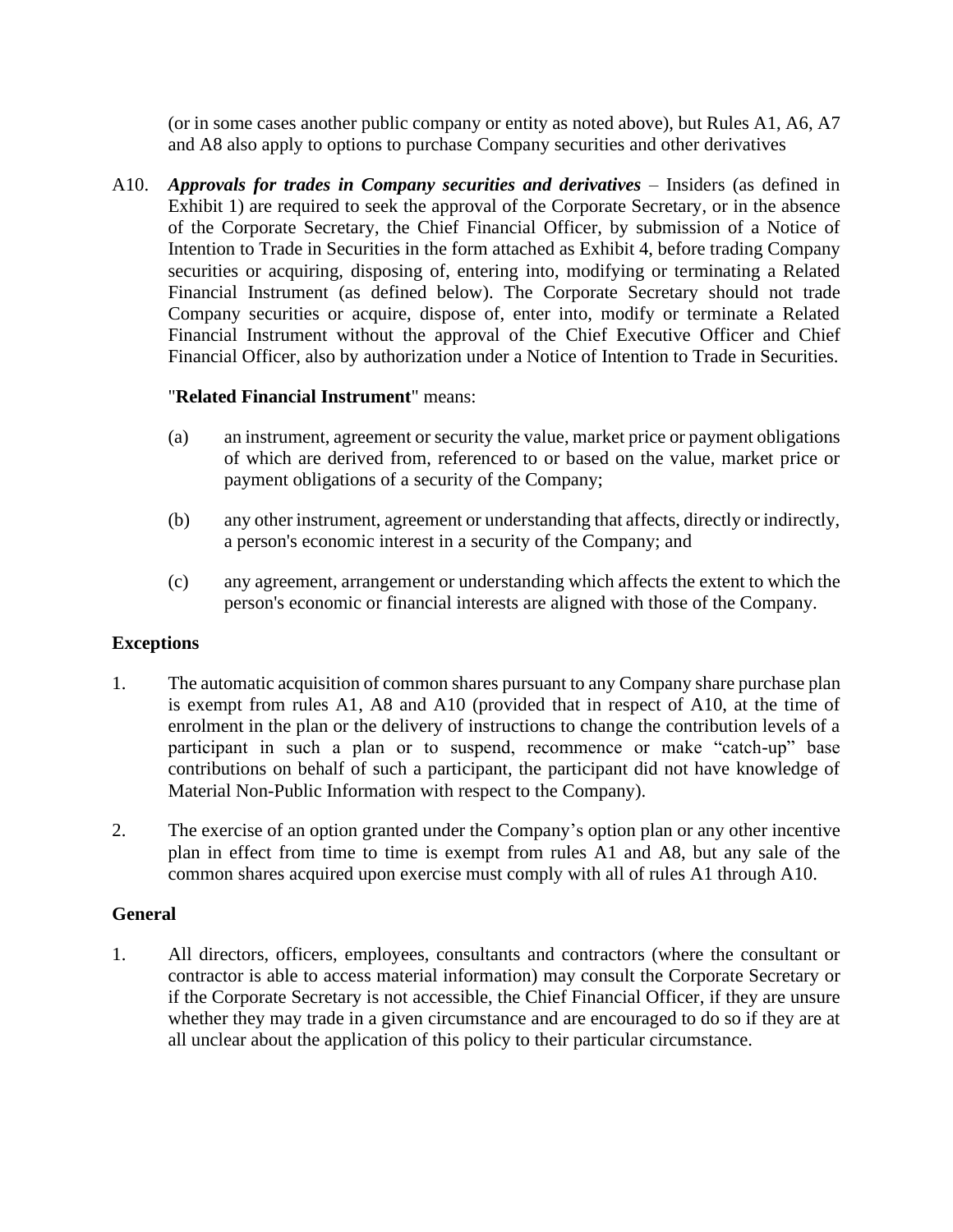- 2. Individuals should not promote or discourage people outside of the Company from investing in the Company, unless authorized to do so under the Company's Disclosure Policy.
- 3. Where Material Non-Public Information is disclosed in the necessary course of business, care should be taken to ensure that the recipient understands and accepts their obligations under securities laws respecting prohibitions on trading or tipping while in possession of such Material Non-Public Information. This can be done by having the recipient acknowledge that they will comply with securities laws respecting insider trading and by putting a provision to that effect in the confidentiality agreement which such recipient has entered with the Company.
- 4. For purposes of the prohibition against tipping of Material Non-Public Information to anyone in rule A2, "anyone" includes a spouse, children, parents, siblings and other relatives and friends. This restriction is necessary in order to protect the Company from inadvertent leaks of Material Non-Public Information and to protect the disclosing individual, as well as such persons, from violating securities law.
- 5. Notwithstanding that a director, officer or employee ceases to hold any position with the Company, under Canadian securities laws such an individual continues to be subject to the prohibitions in rules A1 and A2. The Company recommends that the person should consult with the Chief Financial Officer if unclear as to whether he or she remains in possession of Material Non-Public Information.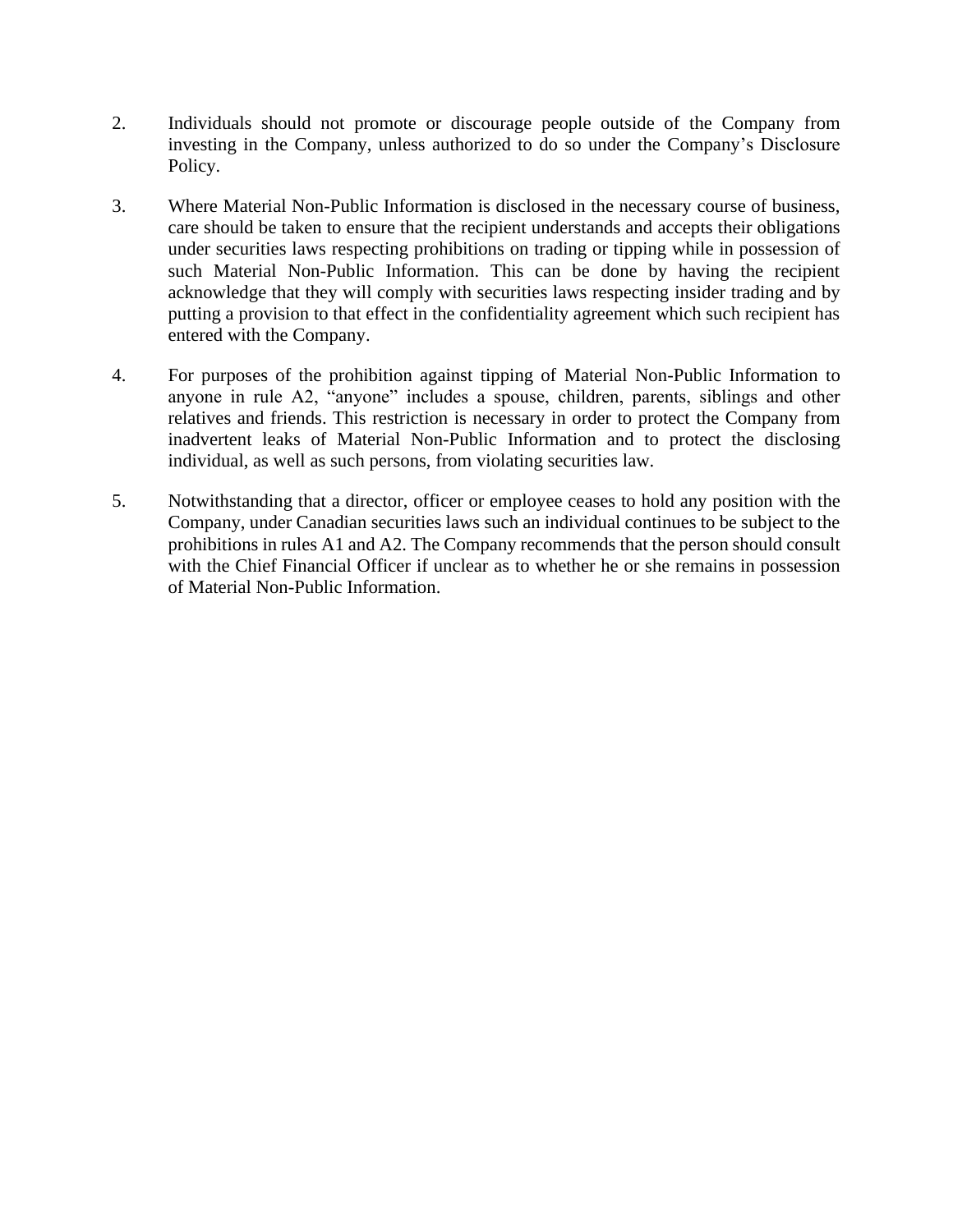# **PART B**

# **INSIDER REPORTING**

Part B applies only to the directors, Chief Executive Officer, Chief Financial Officer, Chief Operating Officer, Reporting Insiders as defined in Exhibit 1 and certain other persons, as designated by the Corporate Secretary, who are subject to insider reporting obligations.

# **Rules**

- B1. *Filing of initial reports* An individual who becomes a Reporting Insider must file an insider profile and an initial insider report within 10 calendar days of becoming a Reporting Insider.
- B2. *Filing of subsequent reports* Reporting Insiders must file:
	- (a) an insider report to reflect any change in beneficial ownership of, or control or direction over, whether direct or indirect, of Company securities or any change in an interest in, right or obligation associated with a Related Financial Instrument, within five calendar days of such change; and
	- (b) an amended insider profile to reflect any change in the information contained in the Reporting Insider's most recent insider profile, prior to filing their next insider report or, in the case of a change to the Reporting Insider's relationship to the Company, within 10 calendar days of such change.

# **Exceptions**

- 1. The automatic acquisition of common shares pursuant to any Company automatic stock purchase plan is exempt from rules B2 provided that:
	- (a) at the time of enrolment in the plan or the delivery of instructions to change the contribution levels of a participant in such a plan or to suspend, recommence or make "catch-up" base contributions on behalf of such a participant, the participant did not have knowledge of Material Non-Public Information with respect to the Company; and
	- (b) the Reporting Insider files a report providing details respecting such acquisitions no later than the earlier of:
		- (i) March 31 of the following year; and
		- (ii) the fifth calendar day following a disposition or transfer of the common shares, unless the disposition or transfer is a necessary incidental part of the operation of the plan (such as an automatic sale made to satisfy tax withholding obligations under the plan).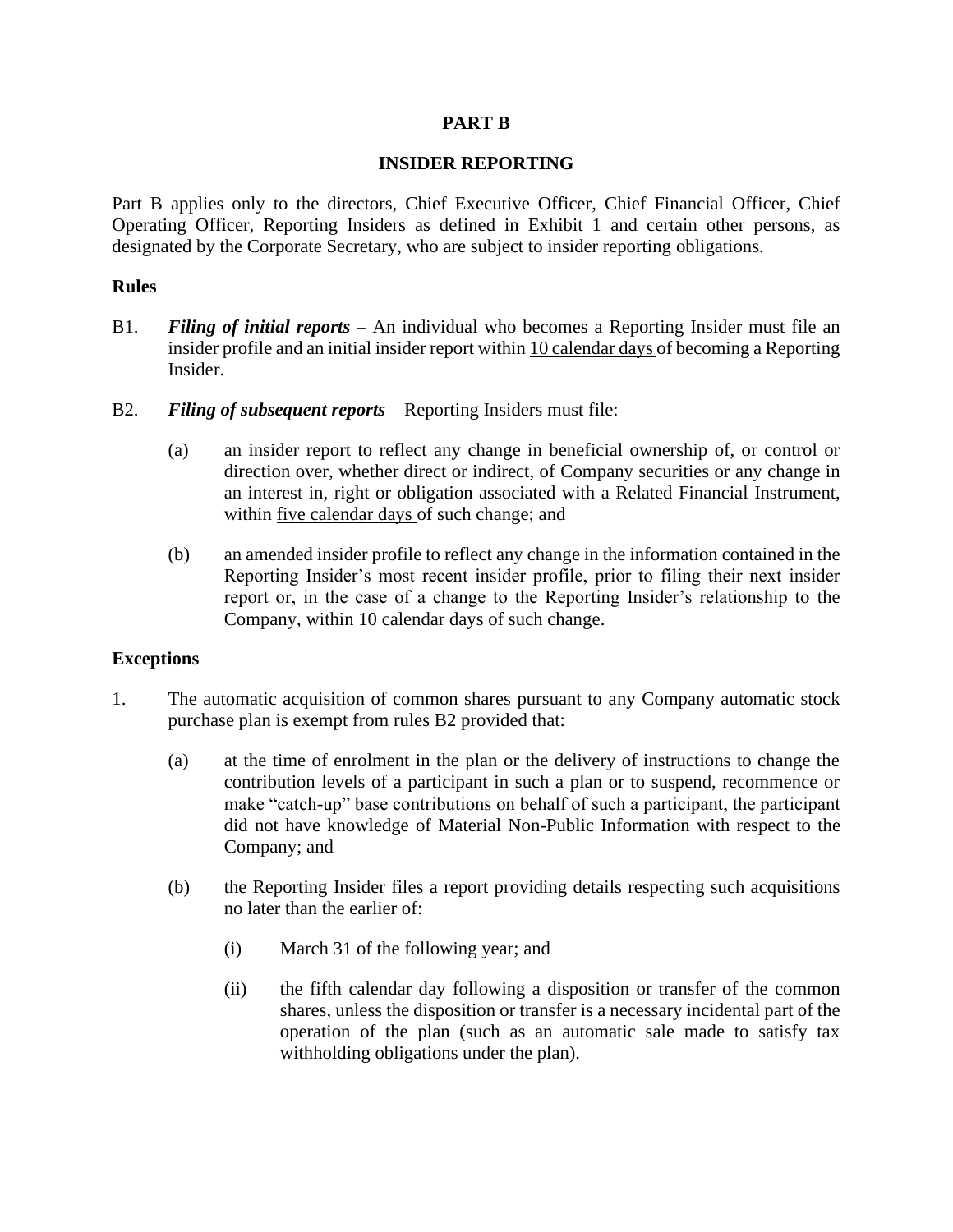# **General**

Unless approved by the Corporate Secretary, a Reporting Insider will file its own report. Where the Executive Assistant to the Chief Executive Officer files insider reports (initial and subsequent) on a Reporting Insider's behalf notice to the Executive Assistant to the Chief Executive Officer must be provided to within 24 hours after a trade occurs. Any assistance offered by the Executive Assistant to the Chief Executive Officer in no way reduces the obligations imposed on Reporting Insiders by applicable insider trading laws.

Although insider reports may be prepared and filed electronically on a Reporting Insider's behalf, the Reporting Insider remains responsible for the report and its content. Reporting Insiders also remain personally responsible for the timely disclosure of their trading activities and may be required to reimburse the Company for any late filing fees paid by the Company on their behalf, unless the fee is due to the fault of the Executive Assistant to the Chief Executive Officer or an employee acting on behalf of the Executive Assistant to the Chief Executive Officer.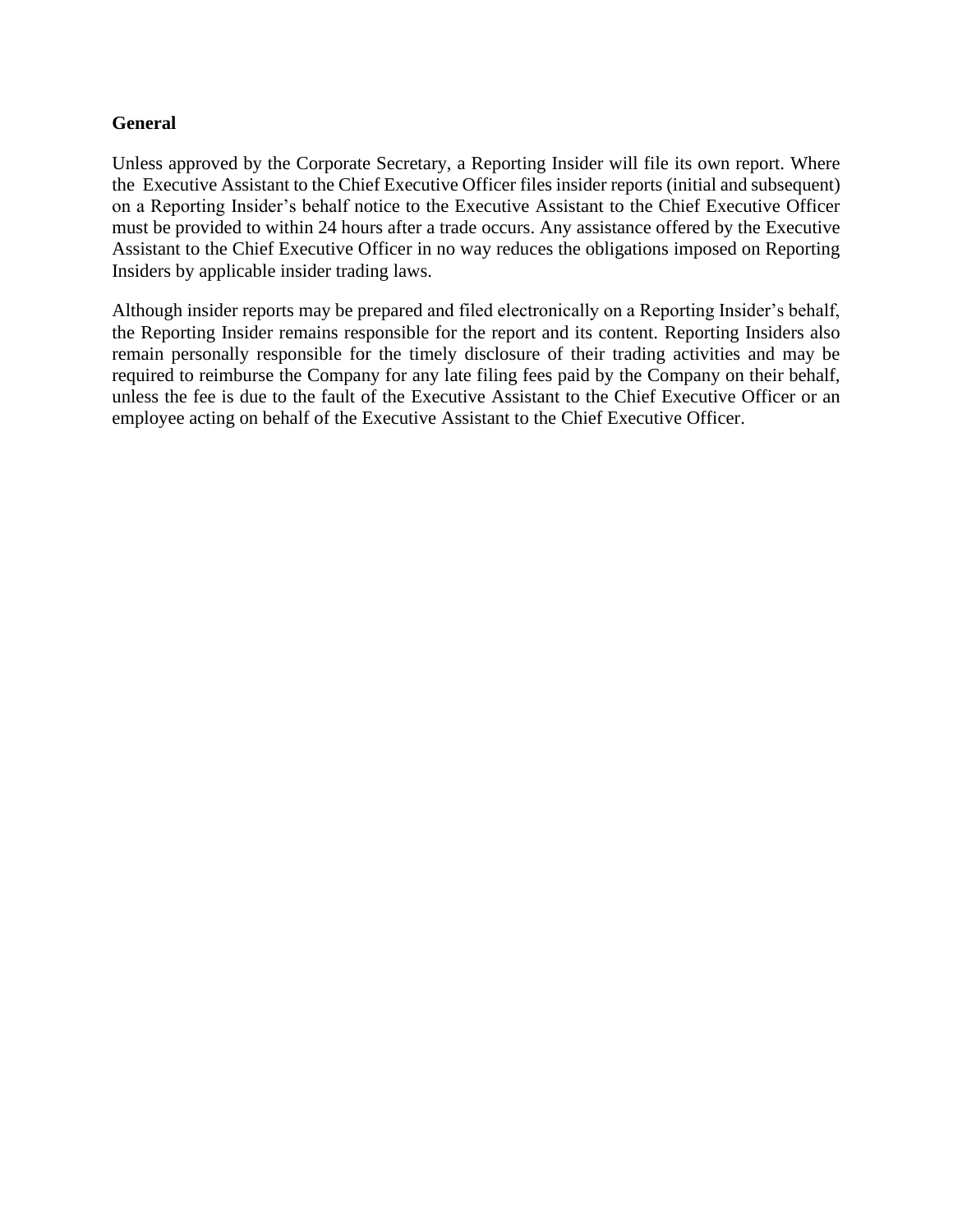# **EXHIBIT 1 DETERMINATION OF REPORTING INSIDERS**

"**Reporting Insider**" means an Insider of the Company if the Insider is:

- 1. the CEO, CFO or COO of the Company or of a Major Subsidiary of the Company;
- 2. a director of the Company or of a Major Subsidiary of the Company;
- 3. a person or company responsible for a principal business unit, division or function of the Company;
- 4. an individual performing functions similar to the functions performed by any of the Insiders described in paragraphs 1 to 3;
- 5. the Company itself, if it has purchased, redeemed or otherwise acquired a security of its own issue, for so long as it continues to hold that security; or
- 6. any other Insider that:
	- (a) in the ordinary course receives or has access to information as to material facts or material changes concerning the Company before the material facts or material changes are generally disclosed; and
	- (b) directly or indirectly exercises, or has the ability to exercise, significant power or influence over the business, operations, capital or development of the Company (i.e., power or influence which is reasonably comparable to that exercised by one or more of the Insiders referenced in paragraphs 1 to 4).

# "**Insider**" means:

- 1. a director or officer of the Company,
- 2. a director or officer of a person or company that is itself an Insider or Subsidiary of the Company,
- 3. the Company itself, if it has purchased, redeemed or otherwise acquired a security of its own issue, for so long as it continues to hold that security

# "**Major Subsidiary**" means a Subsidiary of the Company if:

- 1. the assets of the Subsidiary, as included in the Company's most recent statement of financial position, are 30 per cent or more of the consolidated assets of the Company reported on that balance sheet or statement of financial position, as the case may be; or
- 2. the revenue of the Subsidiary, as included in the Company's most recent annual audited statement of comprehensive income, is 30 per cent or more of the consolidated revenue of the Company reported on that statement.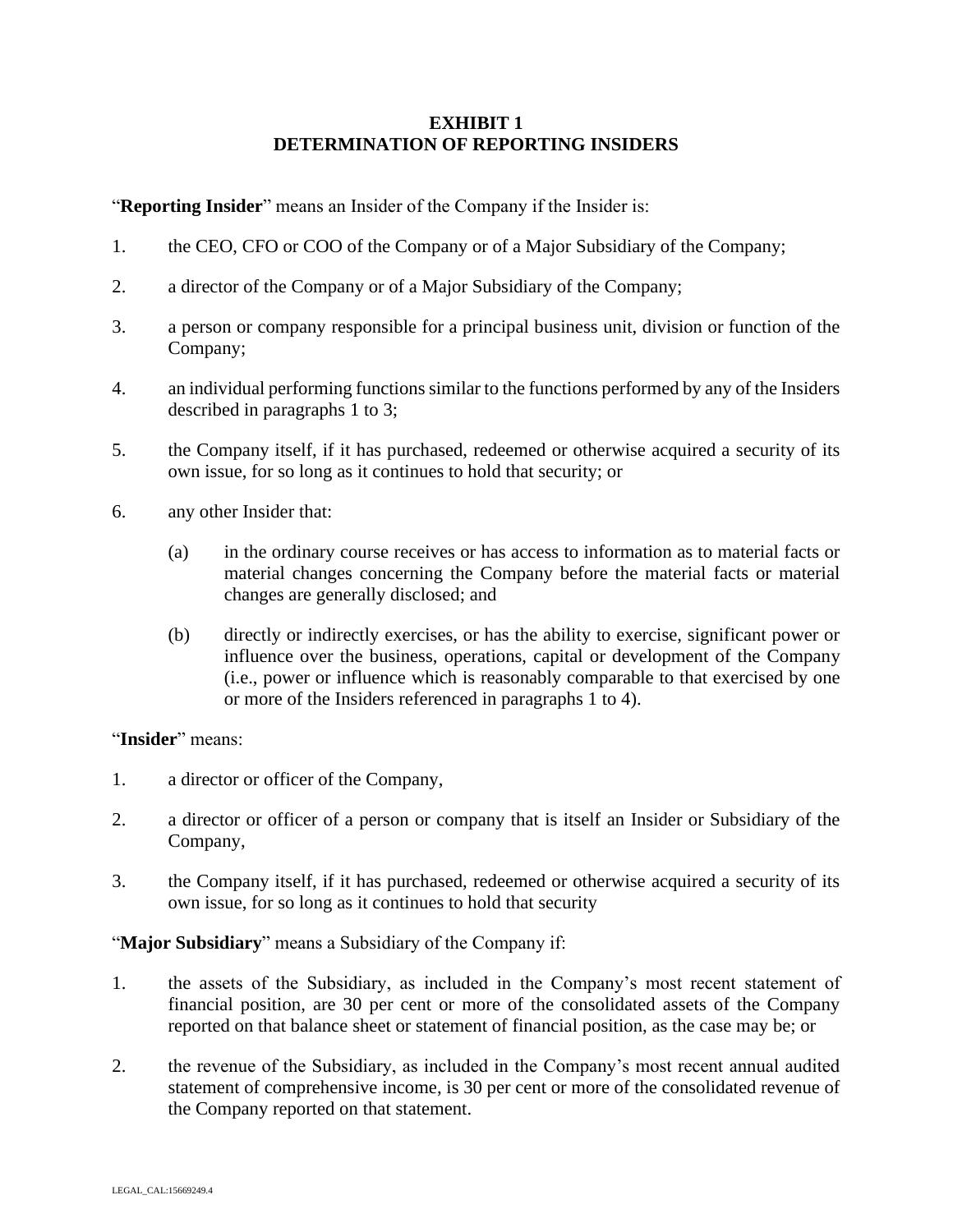"**Officer**" means, with respect to an entity:

- 1. a chair or vice-chair of the board of directors, a CEO, CFO and COO, a president, a vicepresident, a secretary, an assistant secretary, a treasurer, an assistant treasurer and a general manager;
- 2. every individual who is designated as an officer under a by-law or similar authority of the entity; and
- 3. every individual who performs functions similar to those normally performed by an individual referred to in paragraphs 1 or 2.

"**Subsidiary**" means an entity:

- 1. where the Company beneficially owns or has control or direction over, whether direct or indirect, securities of such entity carrying votes which, if exercised, would entitle the Company to elect a majority of the directors of the entity, unless the Company holds the voting securities only to secure an obligation;
- 2. which is a partnership, other than a limited partnership, where the Company holds more than 50 per cent of the interests of the partnership; or
- 3. which is a limited partnership and the general partner of the limited partnership is the Company.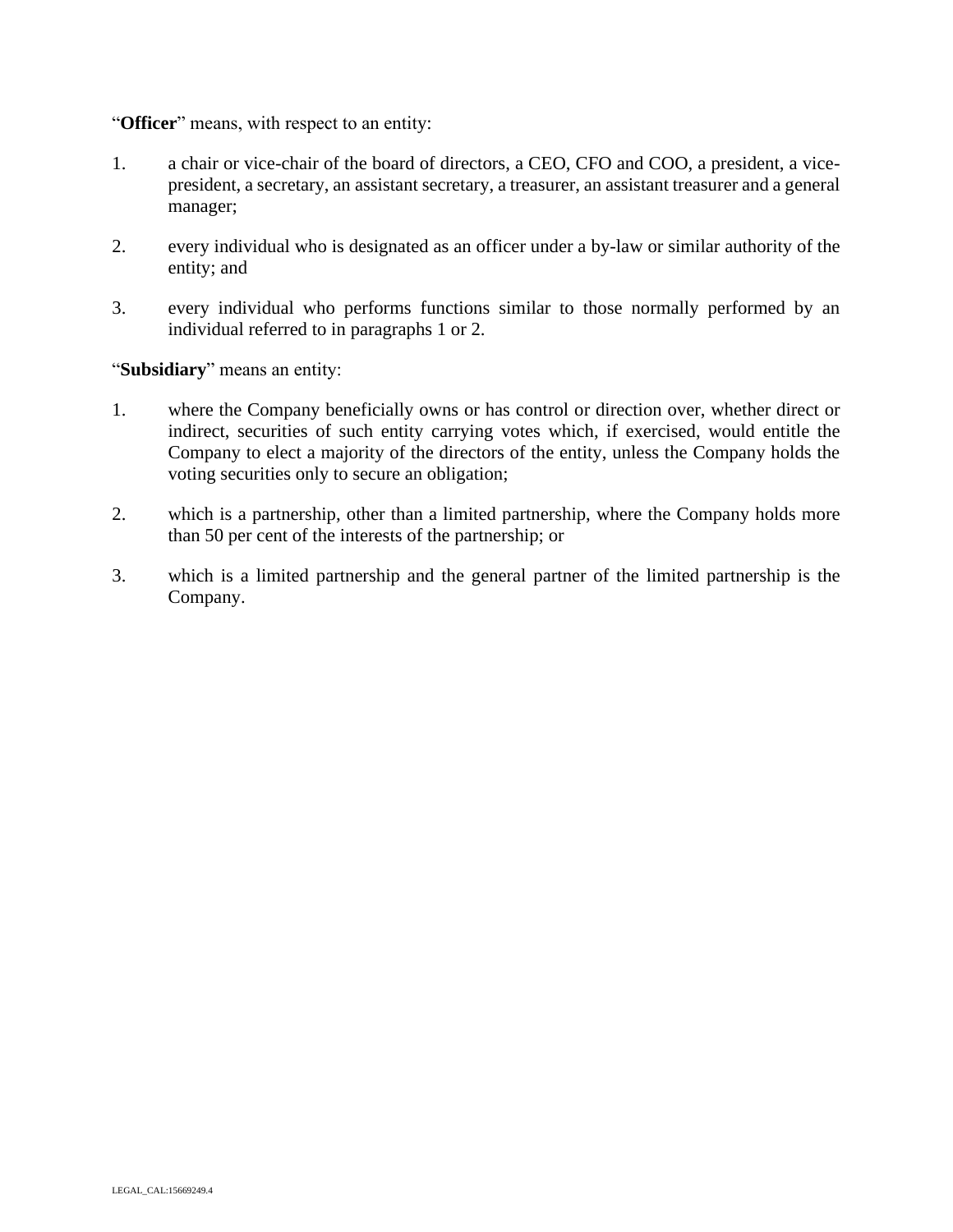# **EXHIBIT 2**

# **INFORMATION THAT MAY BE MATERIAL**

The following are examples of the types of events or information that may be material. Most of these examples are taken from National Policy 51-201 – *Disclosure Standards*, which is a policy of each of the securities regulators in Canada. This list is not exhaustive and is not a substitute for parties exercising their own judgement in making materiality determinations.

# **Changes in Corporate Structure**

- changes in share ownership that may affect control of the Company;
- major reorganizations, amalgamations, or mergers; or
- take-over bids, issuer bids, or insider bids.

# **Changes in Capital Structure**

- the public or private sale of additional securities;
- planned repurchases or redemptions of securities;
- planned splits of common shares or offerings of warrants or rights to buy shares;
- any share consolidation, share exchange, or stock dividend;
- changes in a company's dividend payments or policies;
- the possible initiation of a proxy fight; or
- material modifications to rights of security holders.

#### **Changes in Financial Results**

- a significant increase or decrease in near-term earnings prospects;
- unexpected changes in the financial results for any periods;
- shifts in financial circumstances, such as cash flow reductions, major asset write-offs or write-downs;
- changes in the value or composition of the Company's assets; or
- any material change in the Company's accounting policy.

#### **Changes in Business and Operations**

- any development that affects the Company's resources, technology, products or markets;
- a significant change in capital investment plans or corporate objectives;
- major labour disputes or disputes with major contractors or suppliers;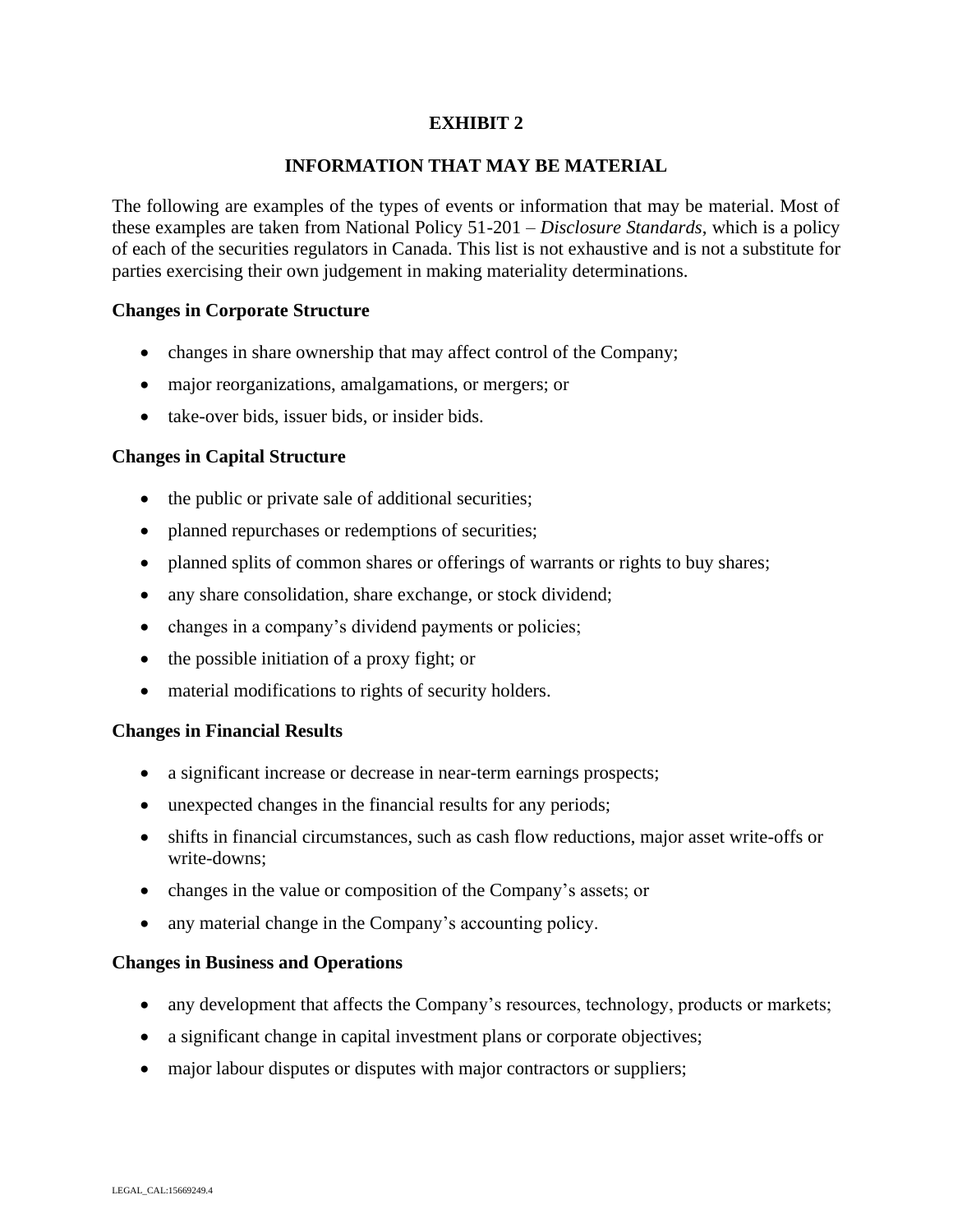- significant new contracts, products, patents, or services or significant losses of contracts or business;
- significant discoveries by resource companies;
- changes to the board of directors or executive management, including the departure of the Company's Chief Executive Officer, Chief Financial Officer, Chief Operating Officer or president (or persons in equivalent positions);
- the commencement of, or developments in, material legal proceedings or regulatory matters;
- waivers of corporate ethics and conduct rules for officers, directors, and other key employees;
- any notice that reliance on a prior audit is no longer permissible; or
- de-listing of the company's securities or their movement from one quotation system or exchange to another.

#### **Acquisitions and Dispositions**

- significant acquisitions or dispositions of assets, property or joint venture interests; or
- acquisitions of other companies, including a take-over bid for, or merger with, another company.

#### **Changes in Credit Arrangements**

- the borrowing or lending of a significant amount of money;
- any mortgaging or encumbering of the company's assets;
- defaults under debt obligations, agreements to restructure debt, or planned enforcement procedures by a bank or any other creditors;
- changes in rating agency decisions; or
- significant new credit arrangements.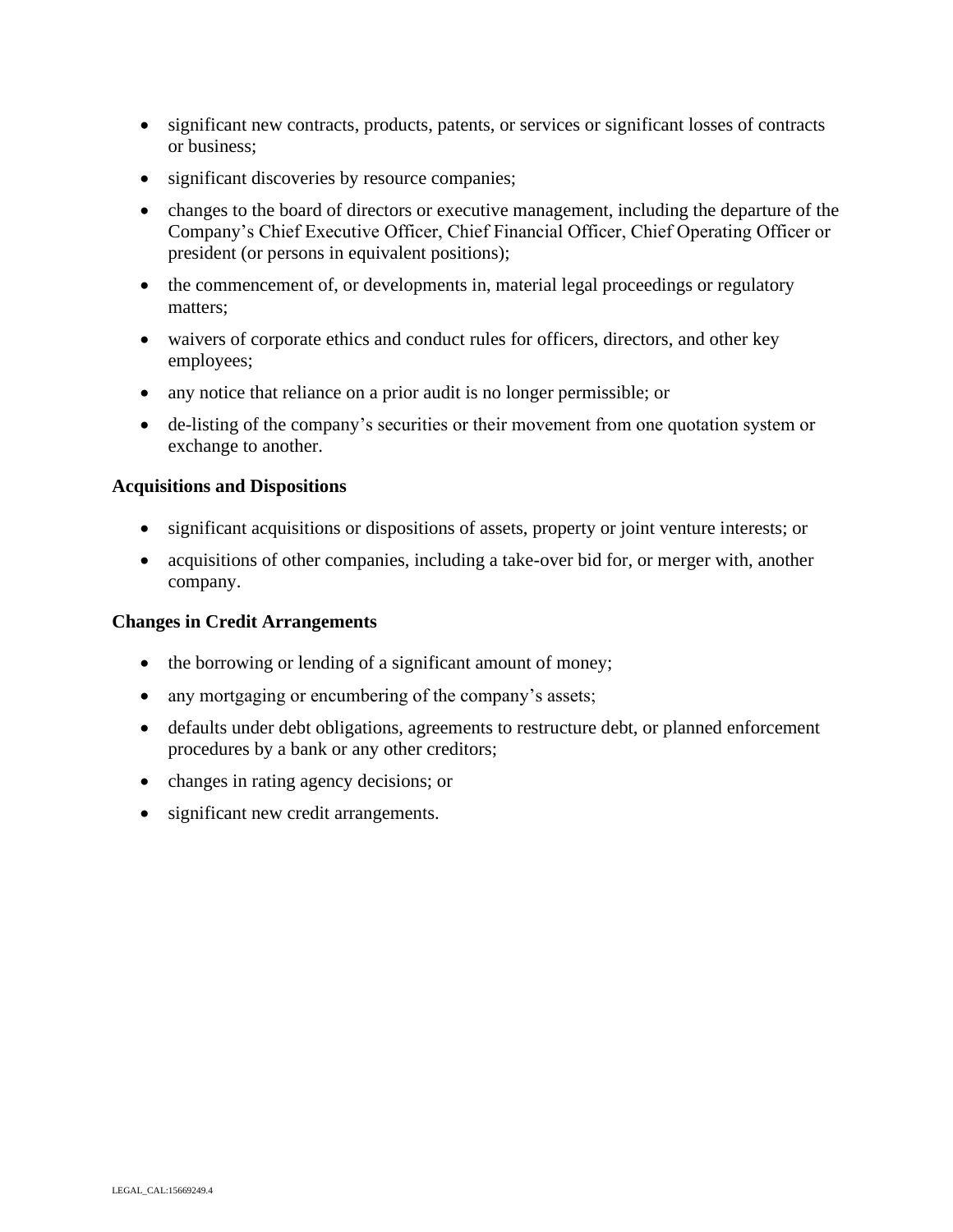# **EXHIBIT 3**

#### **NECESSARY COURSE OF BUSINESS**

The "necessary course of business" exception would generally cover communications with:

- (a) employees, officers, and directors of the Company;
- (b) lenders, legal counsel, auditors, underwriters, accountants, investment bankers and consultants;
- (c) credit rating agencies under contract with the Company;
- (d) customers, suppliers, or strategic partners where the communications are relevant to the Company's business with them;
- (e) parties to negotiations;
- (f) parties subject to request for proposals;
- (g) labour unions and industry associations; and
- (h) government and government agencies and non-governmental regulators;

provided that in the event that any such regulatory body makes Material Non-Public Information available to the public, the Disclosure Committee of the Company, as applicable, shall promptly upon becoming aware of such disclosure take the appropriate course(s) of action in accordance with Section 19 of the Company's Disclosure Policy

However, the "necessary course of business" exemption does not permit the Company to make selective disclosure of material information to analysts, institutional investors or other market professionals. Please refer to the Company's Disclosure Policy for further discussion of issues surrounding selective disclosure.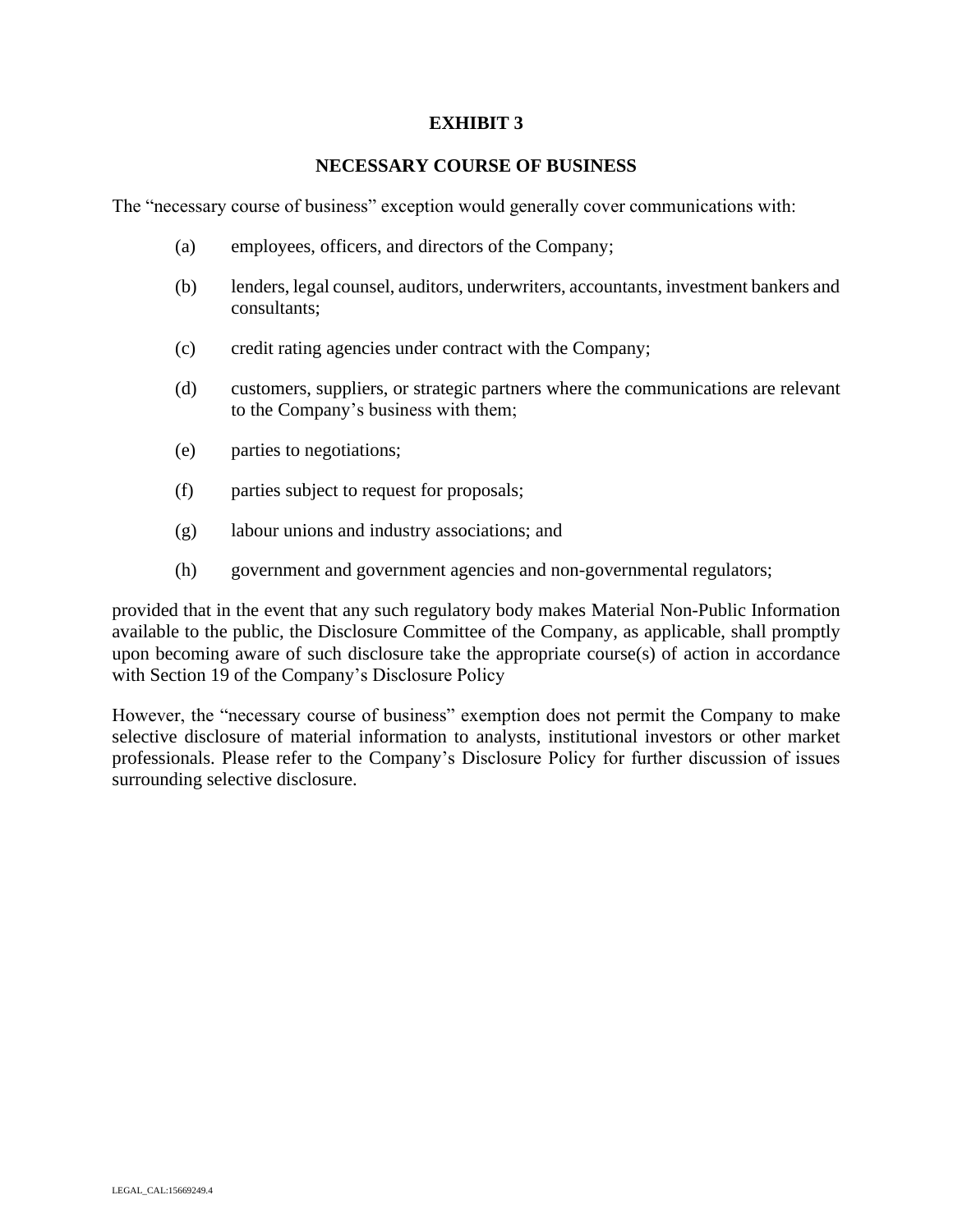# **EXHIBIT 4**

# **NOTICE OF INTENTION TO TRADE IN SECURITIES**

I hereby notify you of my intention to execute the following transaction in securities of **Cielo Waste Solutions Corp.** (the "**Company**") and request approval of such transaction.

Type of transaction (check one):

□ Purchase  $\Box$  Sale  $\Box$  Exercise of a Security granted under a Company long term incentive plan  $\Box$  Other

\_\_\_\_\_\_\_\_\_\_\_\_\_\_\_\_\_\_\_\_\_\_\_\_\_\_\_\_\_\_\_\_\_\_\_\_\_\_\_\_\_\_\_\_\_\_\_

If you selected "Other", please explain:

Number of Shares to be traded:

I confirm that I am aware of the legal prohibitions against insider trading and confirm that I am not in possession of any material information relating to the Company or any of its operations which has not been disclosed to the public generally.

\_\_\_\_\_\_\_\_\_\_\_\_\_\_\_\_\_\_\_\_\_\_\_\_\_\_\_\_\_\_\_\_\_\_\_\_\_\_\_\_\_\_\_\_\_\_\_\_\_\_\_\_\_\_\_\_\_\_\_\_\_\_\_\_\_\_\_\_\_\_\_\_\_\_\_\_\_\_ \_\_\_\_\_\_\_\_\_\_\_\_\_\_\_\_\_\_\_\_\_\_\_\_\_\_\_\_\_\_\_\_\_\_\_\_\_\_\_\_\_\_\_\_\_\_\_\_\_\_\_\_\_\_\_\_\_\_\_\_\_\_\_\_\_\_\_\_\_\_\_\_\_\_\_\_\_\_ \_\_\_\_\_\_\_\_\_\_\_\_\_\_\_\_\_\_\_\_\_\_\_\_\_\_\_\_\_\_\_\_\_\_\_\_\_\_\_\_\_\_\_\_\_\_\_\_\_\_\_\_\_\_\_\_\_\_\_\_\_\_\_\_\_\_\_\_\_\_\_\_\_\_\_\_\_\_

I understand that the Company's Insider Trading Policy supplements, and does not replace, applicable insider trading laws. I understand that a violation of insider trading or tipping laws and regulations may subject me to severe civil and/or criminal penalties, and that violation of the terms of the Company's Insider Trading Policy will subject me to discipline by the Company, up to and including termination.

I understand that, notwithstanding any trading authorization granted upon approval of this form, I remain personally responsible for complying with the Insider Trading Policy and applicable laws and regulations.

Name *(Please print) Signature*

*\_\_\_\_\_\_\_\_\_\_\_\_\_\_\_\_\_\_\_\_\_\_\_\_\_\_\_\_\_\_\_\_\_*

\_\_\_\_\_\_\_\_\_\_\_\_\_\_\_\_\_\_\_\_\_\_\_\_\_\_\_\_\_\_\_\_\_ \_\_\_\_\_\_\_\_\_\_\_\_\_\_\_\_\_\_\_\_\_\_\_\_\_\_

*Date*

**\*\*\*\*\*\*\*\*\*\*\*\*\*\*\*\*\*\*\*\*\*\*\*\*\*\*\*\*\*\*\*\*\*\*\*\*\*\*\*\*\*\*\*\*\*\*\*\*\*\*\*\*\*\*\*\*\*\*\*\*\*\*\*\*\*\*\*\*\*\*\*\*\*\*\*\*\*\***